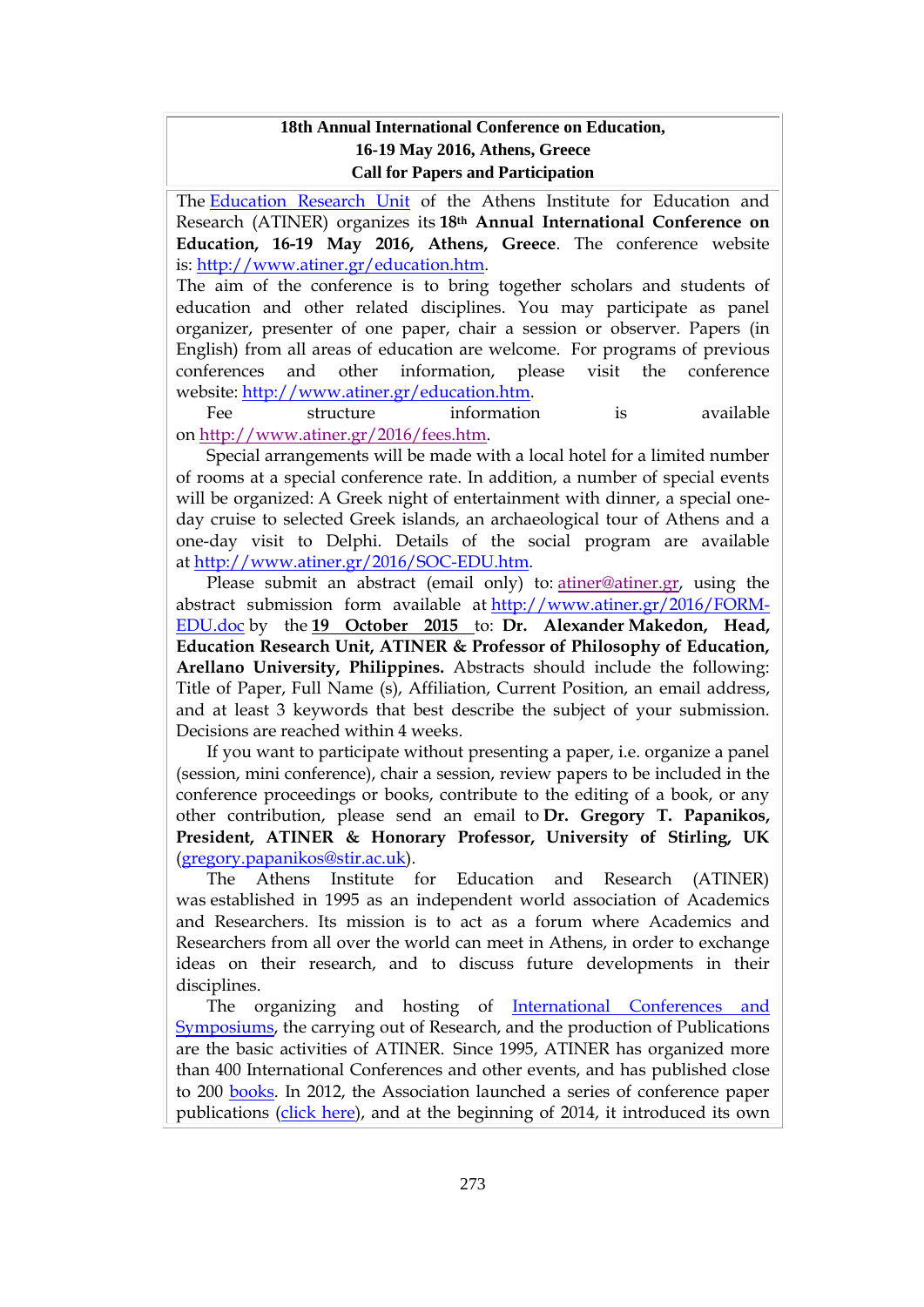series of Journals [\(click here\)](http://www.athensjournals.gr/).

Academically, the Association is organized into seven [Research Divisions](http://www.atiner.gr/RESEARCH-DIVISIONS.htm) and thirty- nine [Research Units.](http://www.atiner.gr/RESEARCH-DIVISIONS.htm) Each Research Unit organizes at least an Annual International Conference, and may also undertake various small and large research projects.

Academics and Researchers are more than welcome to become members and to contribute to ATINER's objectives. If you would like to become a member, please download the relevant form [\(membership form\)](http://www.atiner.gr/docs/MEMBER_FORM.doc). For more information on how to become a member, please send an email to: [info@atiner.gr.](mailto:info@atiner.gr)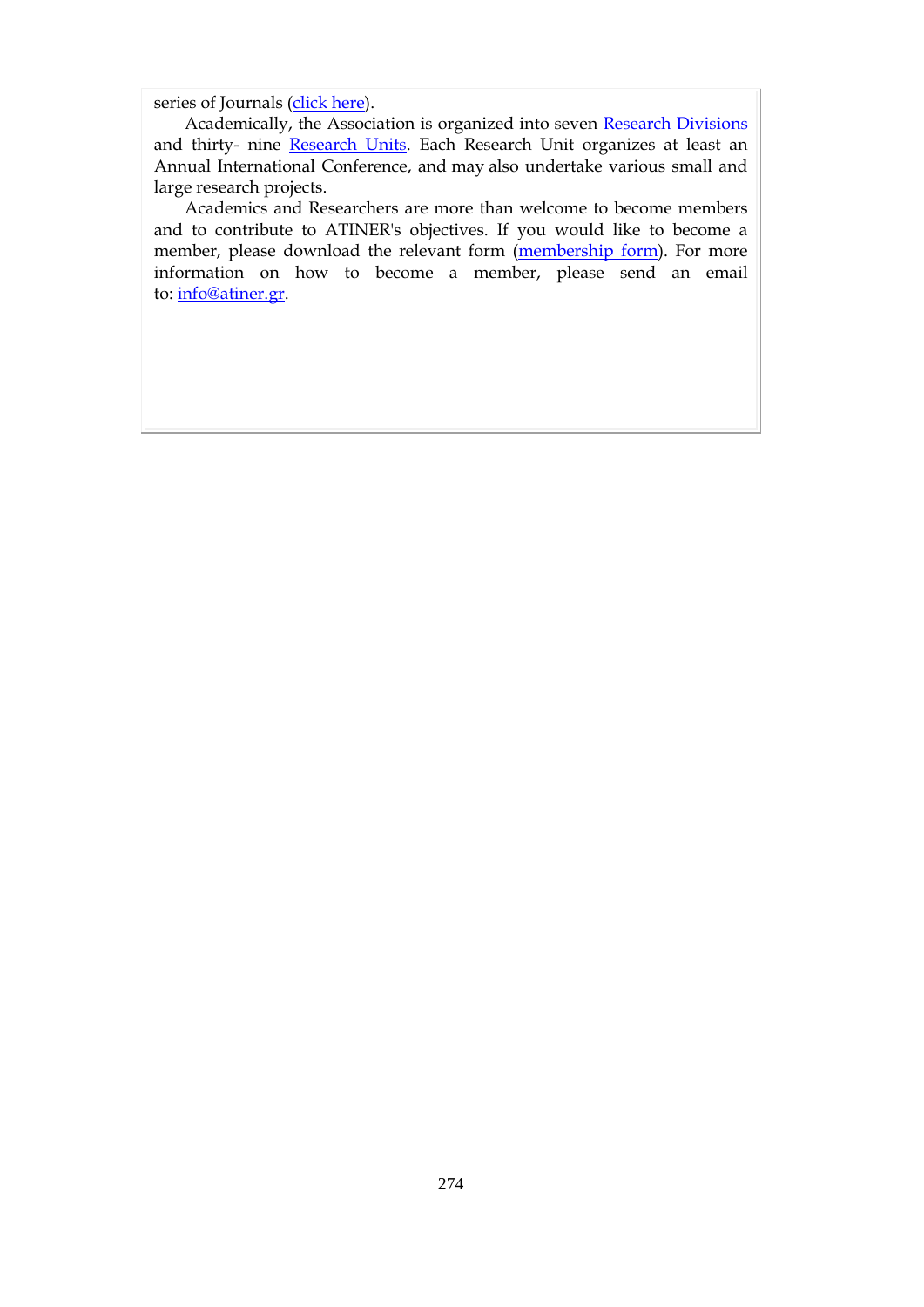#### **2nd Colloquium on Online & Distance Education, 16-19 May 2016, Athens, Greece Call for Papers and Participation**

The [Education Research Unit](http://www.atiner.gr/docs/EDUCATION_UNIT.htm) of the Athens Institute for Education and Research (ATINER) will hold its **2nd Colloquium on Online & Distance Education, 16-19 May 2016, Athens, Greece** as part of its **18th Annual International Conference on Education**. The conference website is [http://www.atiner.gr/online.htm.](http://www.atiner.gr/online.htm)

The aim of the conference is to bring together academics and researchers of education and other related disciplines. You may participate as panel organizer, presenter of one paper, chair a session or observer. Papers (in English) from all areas of education are welcome.

Fee structure information is available on [http://www.atiner.gr/2016/fees.htm.](http://www.atiner.gr/2016/fees.htm)

Special arrangements will be made with a local hotel for a limited number of rooms at a special conference rate. In addition, a number of special events will be organized: A Greek night of entertainment with dinner, a special oneday cruise to selected Greek islands, an archaeological tour of Athens and a one-day visit to Delphi. Details of the social program are available at [http://www.atiner.gr/2016/SOC-ONE.htm.](http://www.atiner.gr/2016/SOC-ONE.htm)

Please submit an abstract (email only) to: [atiner@atiner.gr,](mailto:atiner@atiner.gr) using the abstract submission form available at [http://www.atiner.gr/2016/FORM-](http://www.atiner.gr/2016/FORM-ONE.doc)[ONE.doc](http://www.atiner.gr/2016/FORM-ONE.doc) by the **19 October 2015** to: **Dr. Panagiotis Petratos, Vice-President of Information Communications Technology, ATINER & Fellow, Institution of Engineering and Technology & Professor, Department of Computer Information Systems, California State University, Stanislaus, USA.** Abstracts should include the following: Title of Paper, Full Name (s), Affiliation, Current Position, an email address, and at least 3 keywords that best describe the subject of your submission. Decisions are reached within 4 weeks.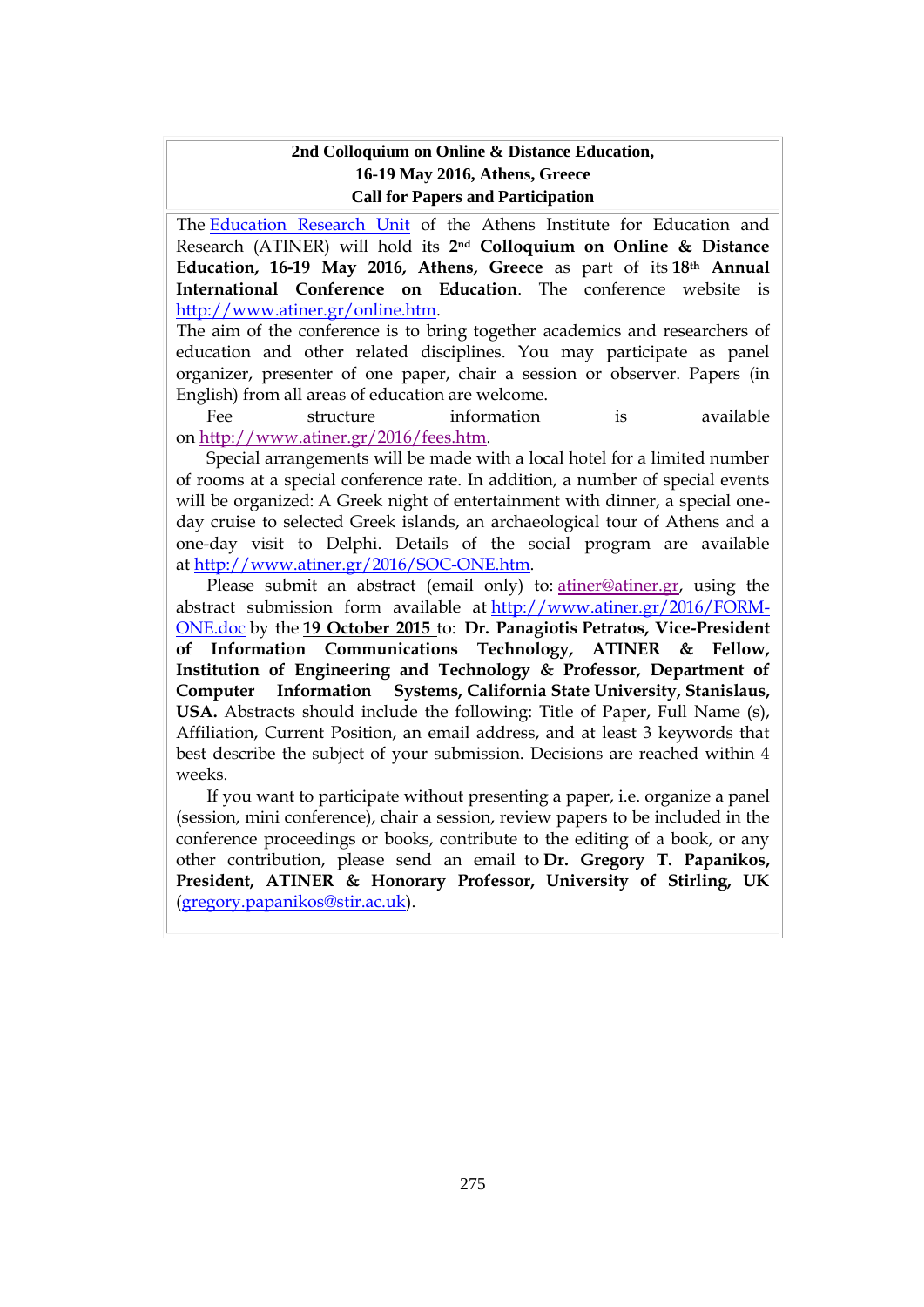# **11th Annual International Conference on Philosophy, 23-26 May 2016, Athens, Greece Call for Papers and Participation**

The Philosophy Research Unit of the Athens Institute for Education and Research (ATINER) organizes its 11th Annual International Conference on Philosophy, 23-26 May 2016, Athens, Greece. The conference website is: [http://www.atiner.gr/philosophy.htm.](http://www.atiner.gr/philosophy.htm)

The aim of the conference is to bring together academics and researchers of philosophy. Areas of interest include (but are not confined to):

- History of Philosophy
- Ancient Philosophy
- European Philosophy
- African Philosophy
- American Philosophy
- Asian Philosophy
- Political Philosophy
- Moral Philosophy
- Aesthetics
- Logic
- Existentialism
- Analytic Philosophy and Pragmatism
- Philosophy of Religion
- Philosophy of Law
- Philosophy of Mathematics and Physics
- Philosophy of Biology
- Philosophy of Action
- Ethics
- Epistemology

You may participate as panel organizer, presenter of one paper, chair of a session or observer. For programs of previous conferences and other information, please visit the conference website: [http://www.atiner.gr/philosophy.htm.](http://www.atiner.gr/philosophy.htm)

Fee structure information is available on [http://www.atiner.gr/2016/fees.htm.](http://www.atiner.gr/2016/fees.htm)

Special arrangements will be made with a local hotel for a limited number of rooms at a special conference rate. In addition, a number of special events will be organized: A Greek night of entertainment with dinner, a special oneday cruise to selected Greek islands, an archaeological tour of Athens and a one-day visit to Delphi. Details of the social program are available at [http://www.atiner.gr/2016/SOC-PHI.htm.](http://www.atiner.gr/2016/SOC-PHI.htm)

Please submit an abstract (email only) to: [atiner@atiner.gr,](mailto:atiner@atiner.gr) using the abstract submission form available at [http://www.atiner.gr/2016/FORM-](http://www.atiner.gr/2016/FORM-PHI.doc)[PHI.doc,](http://www.atiner.gr/2016/FORM-PHI.doc) by the **26 October 2015,** to: Dr. Patricia Hanna, Head, Philosophy Research Unit of ATINER & Professor, University of Utah, USA. Abstracts should include the following: Title of Paper, Full Name (s), Affiliation, Current Position, an email address, and at least 3 keywords that best describe the subject of your submission. Decisions are reached within 4 weeks.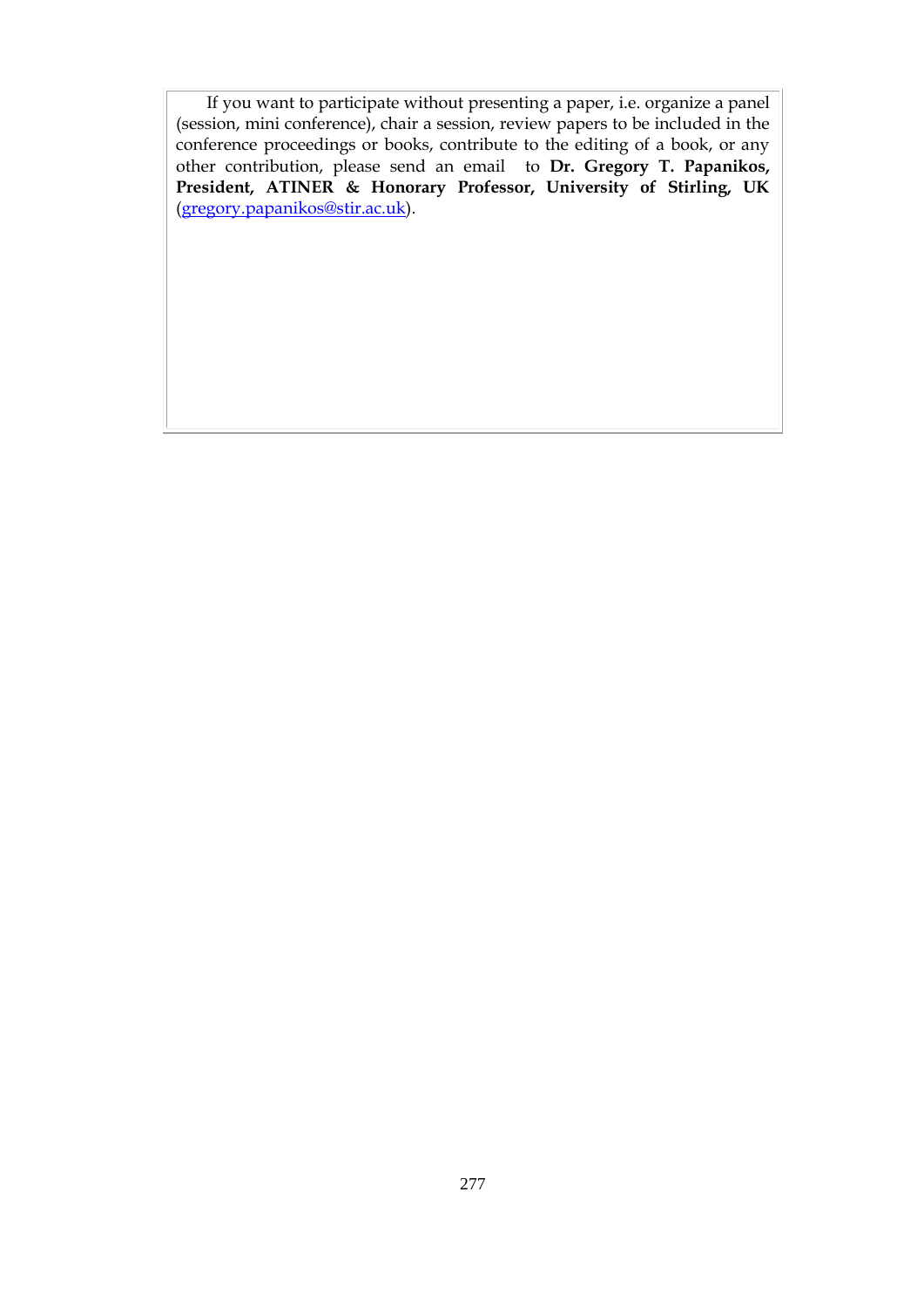# **7 th Annual International Conference on Visual and Performing Arts, 30-31 May & 1-2 June 2016, Athens, Greece Call for Papers and Participation**

The **[Visual and Performing Arts Research Unit](http://www.atiner.gr/ARTS-UNIT.htm)** of the Athens Institute for Education and Research (ATINER) organizes its **7th Annual International Conference on Visual and Performing Arts, 30-31 May & 1-2 June 2016, Athens, Greece.** The conference website is: [http://www.atiner.gr/arts.htm.](http://www.atiner.gr/arts.htm)

The aim of the conference is to bring together academics and researchers of visual and performing arts, and other related disciplines. You may participate as panel organizer, presenter of one paper, chair of a session or observer. For programs of previous conferences and other information, please visit the conference website: [http://www.atiner.gr/arts.htm.](http://www.atiner.gr/arts.htm)

Fee structure information is available on [http://www.atiner.gr/2016/fees.htm.](http://www.atiner.gr/2016/fees.htm)

Special arrangements will be made with a local hotel for a limited number of rooms at a special conference rate. In addition, a number of special events will be organized: A Greek night of entertainment with dinner, a special oneday cruise to selected Greek islands, an archaeological tour of Athens and a one-day visit to Delphi. Details of the social program are available at [http://www.atiner.gr/2016/SOC-ART.htm.](http://www.atiner.gr/2016/SOC-ART.htm)

Please submit an abstract (email only) to: [atiner@atiner.gr,](mailto:atiner@atiner.gr) using the abstract submission form available at [http://www.atiner.gr/2016/FORM-](http://www.atiner.gr/2016/FORM-ART.doc)[ART.doc,](http://www.atiner.gr/2016/FORM-ART.doc) by the **2 November 2015,** to: Dr. Stephen Andrew Arbury, Head,**[Visual and Performing Arts Research Unit,](http://www.atiner.gr/docs/ARTS_UNIT.htm)** ATINER and Professor of Art History, Radford University, USA**.** Abstracts should include the following: Title of Paper, Full Name (s), Affiliation, Current Position, an email address, and at least 3 keywords that best describe the subject of your submission. Decisions are reached within 4 weeks.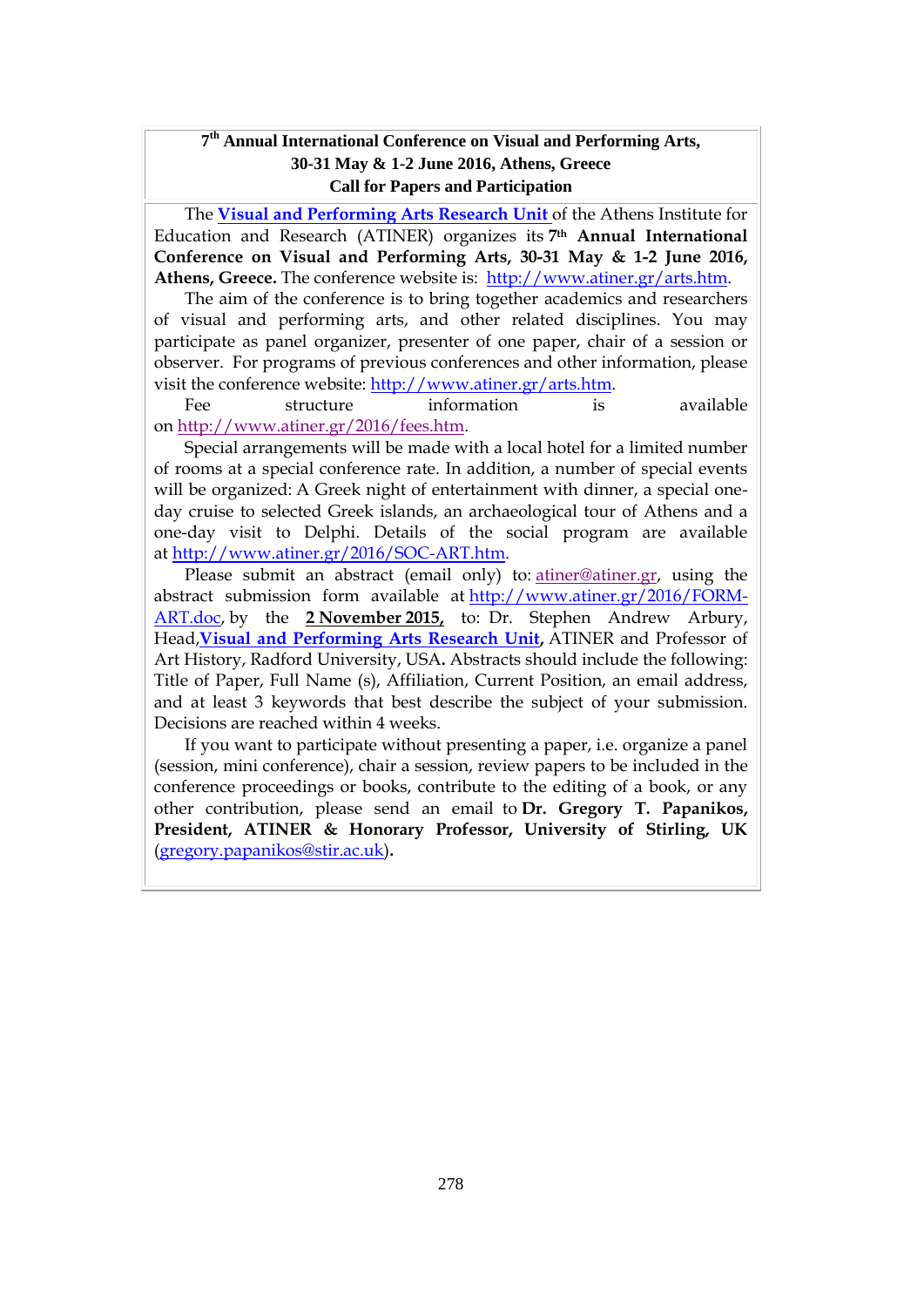# **9th Annual International Conference on Literature, 6-9 June 2016, Athens, Greece Call for Papers and Participation**

The Literature Research Unit Research Unit of the Athens Institute for Education and Research (ATINER) organizes its **9th Annual International Conference on Literature, 6-9 June 2016, Athens, Greece**. The conference website is: [http://www.atiner.gr/literature.htm.](http://www.atiner.gr/literature.htm)

The aim of the conference is to bring together academics and researchers from all areas of literature and other related disciplines. You may participate as panel organizer, presenter of one paper, chair of a session or observer. For programs of previous conferences and other information, please visit the conference website: [http://www.atiner.gr/literature.htm.](http://www.atiner.gr/literature.htm)

Fee structure information is available on [http://www.atiner.gr/2016/fees.htm.](http://www.atiner.gr/2016/fees.htm)

Special arrangements will be made with a local hotel for a limited number of rooms at a special conference rate. In addition, a number of special events will be organized: A Greek night of entertainment with dinner, a special oneday cruise to selected Greek islands, an archaeological tour of Athens and a one-day visit to Delphi. Details of the social program are available at [http://www.atiner.gr/2016/SOC-LIT.htm.](http://www.atiner.gr/2016/SOC-LIT.htm)

Please submit an abstract (email only) to: [atiner@atiner.gr,](mailto:atiner@atiner.gr) using the abstract submission form available at [http://www.atiner.gr/2016/FORM-](http://www.atiner.gr/2016/FORM-LIT.doc)[LIT.doc](http://www.atiner.gr/2016/FORM-LIT.doc) by the **9 November 2015** to: **Dr. Stamos Metzidakis, Head, [Literature](http://www.atiner.gr/LITERATURE-UNIT.htm)  [Research Unit,](http://www.atiner.gr/LITERATURE-UNIT.htm) ATINER & Professor of French & Comparative Literature, Washington University in St. Louis, USA**. Abstracts should include the following: Title of Paper, Full Name (s), Affiliation, Current Position, an email address, and at least 3 keywords that best describe the subject of your submission. Decisions are reached within 4 weeks.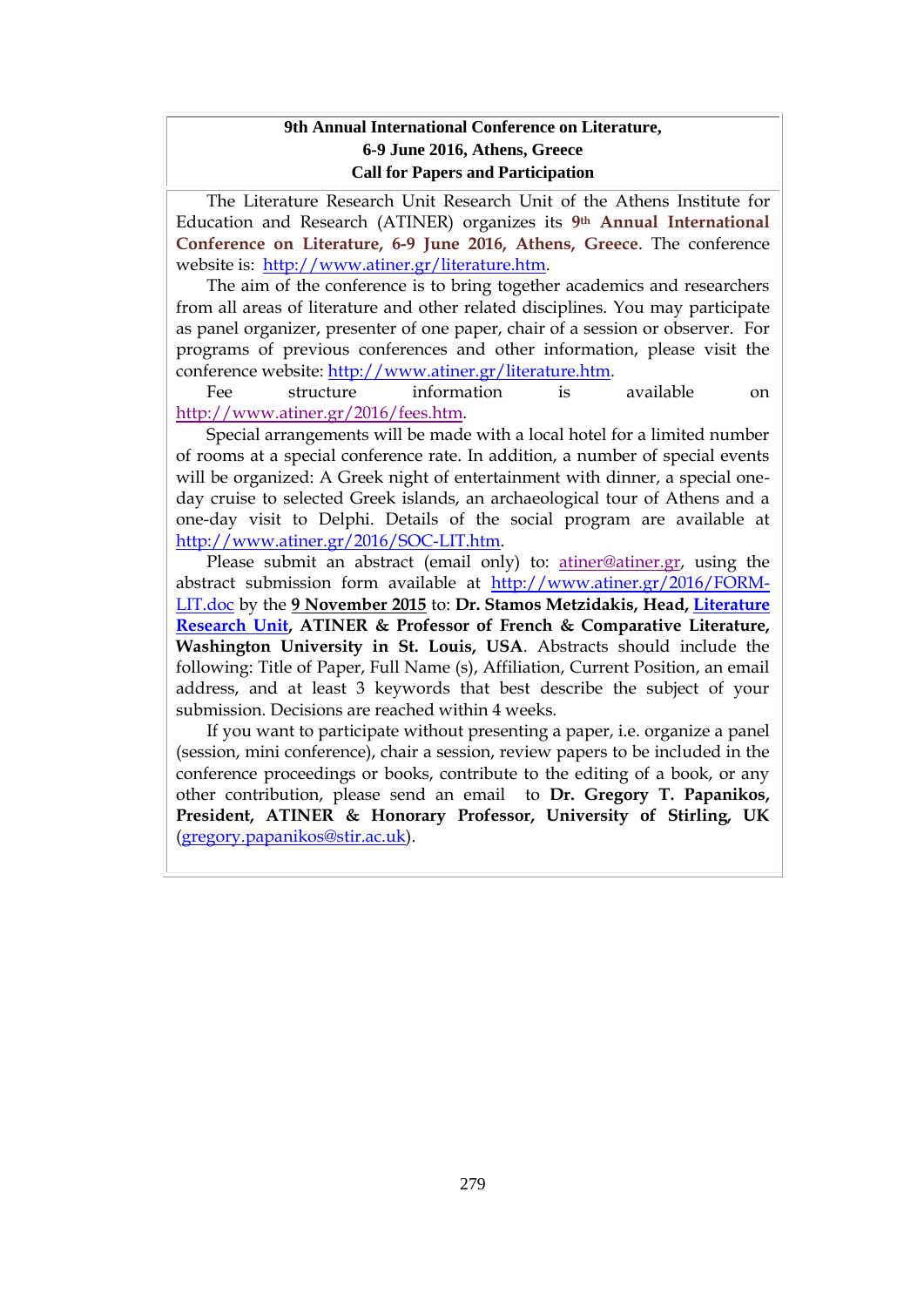#### **9th Annual International Conference on Languages & Linguistics, 4-7 July 2016, Athens, Greece Call for Papers and Participation**

The [Languages and Linguistics Research Unit](http://www.atiner.gr/LANGUAGE-UNIT.htm) of the [Athens Institute for](http://www.atiner.gr/)  [Education and Research](http://www.atiner.gr/) (ATINER), will hold its **9th Annual International Conference on Languages & Linguistics, 4-7 July 2016**. The conference website is [http://www.atiner.gr/languages.htm.](http://www.atiner.gr/languages.htm) The conference is soliciting papers (in English only) from all areas of languages, linguistics and other related disciplines. You may participate as panel organizer, presenter of one paper, chair a session or observer.

For programs of previous conferences and other information, please visit the conference website: [http://www.atiner.gr/languages.htm.](http://www.atiner.gr/languages.htm)

Fee structure information is available on [http://www.atiner.gr/2016/fees.htm.](http://www.atiner.gr/2016/fees.htm)

Special arrangements will be made with a local hotel for a limited number of rooms at a special conference rate. In addition, a number of special events will be organized: A Greek night of entertainment with dinner, a special oneday cruise to selected Greek islands, an archaeological tour of Athens and a one-day visit to Delphi. Details of the social program are available at [http://www.atiner.gr/2016/SOC-LNG.htm.](http://www.atiner.gr/2016/SOC-LNG.htm)

Please submit an abstract (email only) to: [atiner@atiner.gr,](mailto:atiner@atiner.gr) using the abstract submission form available at [http://www.atiner.gr/2016/FORM-](http://www.atiner.gr/2016/FORM-LNG.doc)[LNG.doc](http://www.atiner.gr/2016/FORM-LNG.doc) by the **7 December 2015** to: **Dr. George Poulos, Vice-President of Research, ATINER & Emeritus Professor, University of South Africa, South Africa** or **Dr. Gilda Socarras, Head, [Languages & Linguistics Research Unit,](http://www.atiner.gr/docs/LANGUAGES_UNIT.htm) ATINER & Associate Professor, Auburn University, USA**, 8 Valaoritou Street, Kolonaki, 10671Athens, Greece. Tel.: + 30 210 363- 4210 Fax: + 30 210 3634209. Please include: Title of Paper, Full Name (s), Current Position, Institutional Affiliation, an email address and at least 3 keywords that best describe the subject of your submission.

If your submission is accepted, you will receive information on registration deadlines and paper submission requirements. Should you wish to participate in the Conference without presenting a paper, for example, to chair a session, to evaluate papers which are to be included in the conference proceedings or books, to contribute to the editing of a book, or any other contribution, please send an email to **Dr. Gregory T. Papanikos, President, ATINER & Honorary Professor, University of Stirling, UK** [\(gregory.papanikos@stir.ac.uk\)](mailto:gregory.papanikos@stir.ac.uk).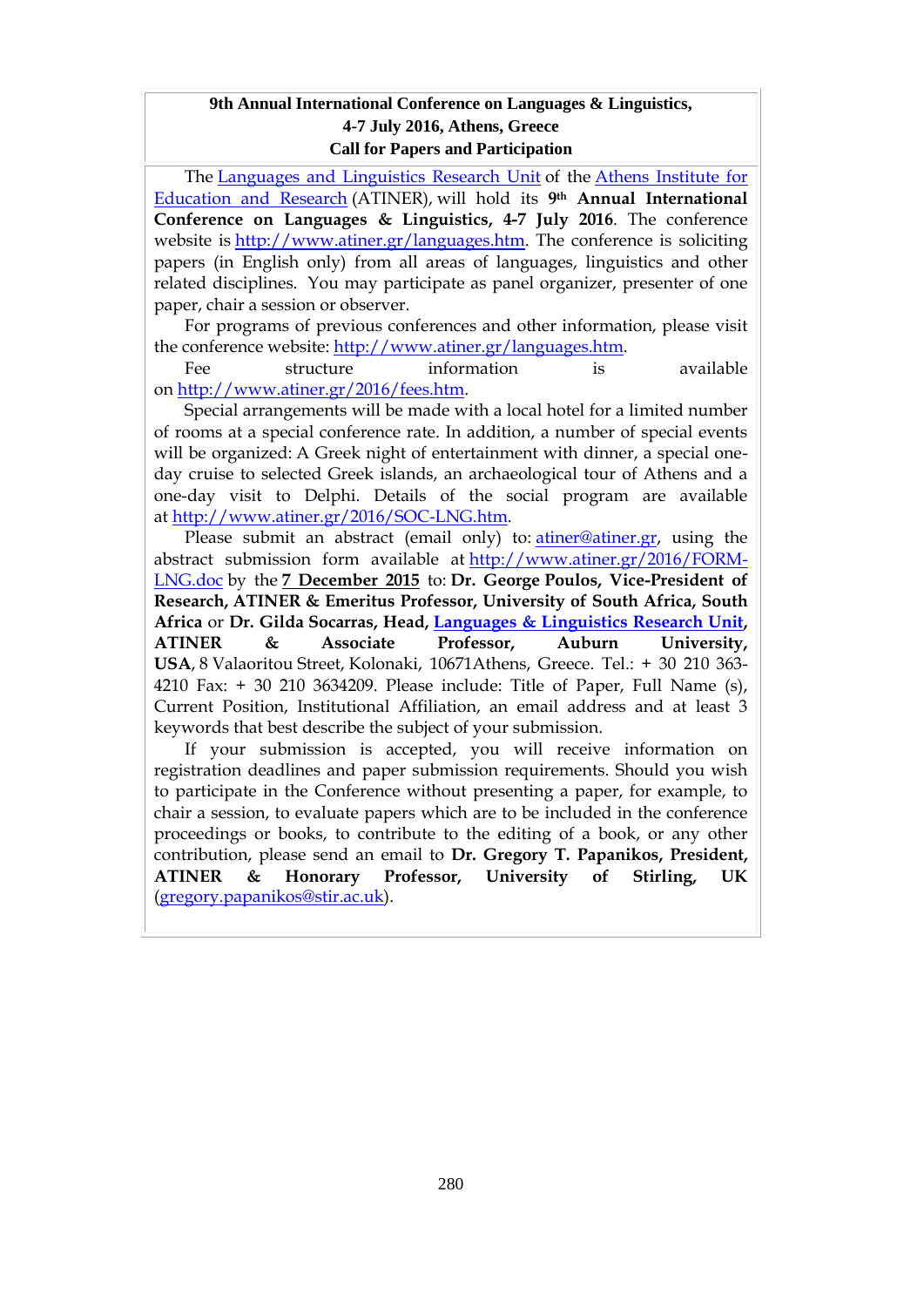#### **14th Annual International Conference on History & Archaeology: From Ancient to Modern, 27-30 June 2016, Athens, Greece Call for Papers and Participation**

The [History Research Unit](http://www.atiner.gr/docs/HISTORY_UNIT.htm) of the [Athens Institute for Education and](http://www.atiner.gr/)  [Research](http://www.atiner.gr/) (ATINER), will hold its **14th Annual International Conference on History & Archaeology: From Ancient to Modern, 27-30 June 2016**. The conference website is [http://www.atiner.gr/history.htm.](http://www.atiner.gr/history.htm) The aim of the conference is to bring together scholars and students of all areas of history, archaeology and other related disciplines. You may participate as a panel organizer, presenter of one paper, chair of a session or observer.

For programs of previous conferences and other information, please visit the conference website: [http://www.atiner.gr/history.htm.](http://www.atiner.gr/history.htm)

Fee structure information is available on [http://www.atiner.gr/2016/fees.htm.](http://www.atiner.gr/2016/fees.htm)

Special arrangements will be made with a local hotel for a limited number of rooms at a special conference rate. In addition, a number of special events will be organized: A Greek night of entertainment with dinner, a special oneday cruise to selected Greek islands, an archaeological tour of Athens and a one-day visit to Delphi. Details of the social program are available at [http://www.atiner.gr/2016/SOC-HIS.htm.](http://www.atiner.gr/2016/SOC-HIS.htm)

Please submit an abstract (email only) to: **atiner@atiner.gr**, using the abstract submission form available at [http://www.atiner.gr/2016/FORM-](http://www.atiner.gr/2016/FORM-HIS.doc)[HIS.doc,](http://www.atiner.gr/2016/FORM-HIS.doc) by the **30 November 2015** to: **Dr. Jayoung Che, Head, [History](http://www.atiner.gr/docs/HISTORY_UNIT.htm)  [Research Unit,](http://www.atiner.gr/docs/HISTORY_UNIT.htm) ATINER & Research Professor, Institute for the Mediterranean Studies, Pusan University of Foreign Studies Republic of Korea,** 8 Valaoritou Street, Kolonaki, 10671 Athens, Greece. Tel.: + 30 210 363- 4210, Fax: + 30 210 3634209. Please include: Title of Paper, Full Name (s), Current Position, Institutional Affiliation, an email address and at least 3 keywords that best describe the subject of your submission. Decisions are reached within 4 weeks.

If your submission is accepted, you will receive information on registration deadlines and paper submission requirements. Should you wish to participate in the Conference without presenting a paper, for example, to chair a session, to evaluate papers which are to be included in the conference proceedings or books, to contribute to the editing of a book, or any other contribution, please send an email to **Dr. Gregory T. Papanikos, President, ATINER & Honorary Professor, University of Stirling, UK** [\(gregory.papanikos@stir.ac.uk\)](mailto:gregory.papanikos@stir.ac.uk).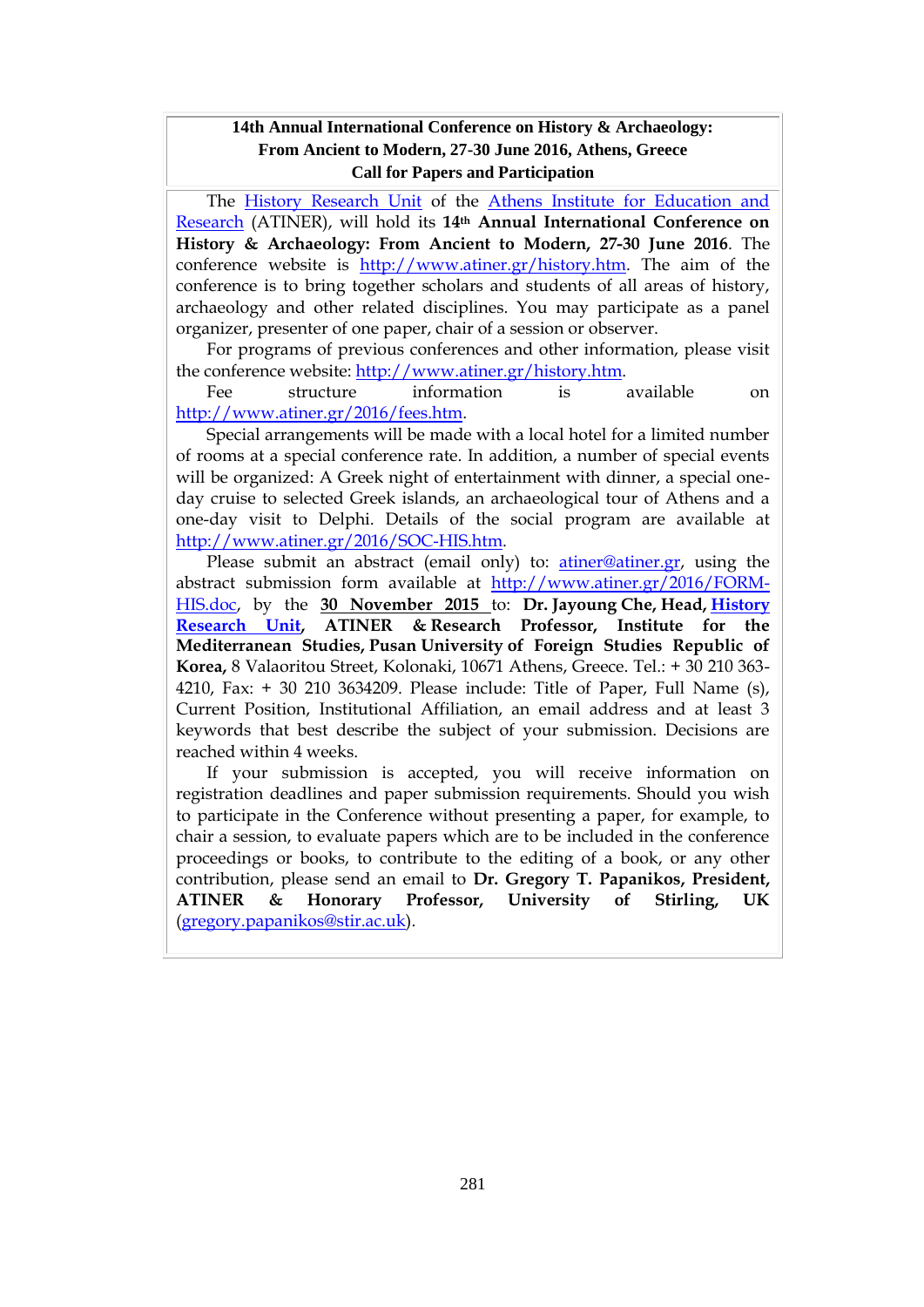#### **3 rd Annual International Conference on Humanities & Arts in a Global World, 3-6 January 2016, Athens, Greece Call for Papers and Participation**

The [Arts and Humanities Research Division](http://www.atiner.gr/AHRD.htm) (AHRD) of the [Athens](http://www.atiner.gr/)  [Institute for Education and Research](http://www.atiner.gr/) (ATINER) is organizing its **3rd Annual International Conference on Humanities & Arts in a Global World** which will be held in Athens, Greece on 3-6 January 2016. In the past, the [five](http://www.atiner.gr/AHRD.htm)  [research units](http://www.atiner.gr/AHRD.htm) of AHRD have organized 30 annual international conferences on history, philosophy, literature, linguistics, languages, as well as the visual and performing arts. This annual international conference offers an opportunity for cross disciplinary presentations on all aspects of humanities, arts and related disciplines including Art, Art History, Classics, Literatures, Cultures, and Languages, English, Spanish, Italian, French, Chinese, Arabic, History, Linguistics, Philosophy, Religious Studies etc.

Fee structure information is available on [www.atiner.gr/fees.htm.](http://www.atiner.gr/fees.htm)

Special arrangements will be made with a local luxury hotel for a limited number of rooms at a special conference rate. In addition, a number of special events will be organized: A Greek night of entertainment with dinner, a special one-day cruise to selected Greek islands, an archaeological tour of Athens and a one-day visit to Delphi. Details of the social program are available at [http://www.atiner.gr/2016/SOC-HUM.htm.](http://www.atiner.gr/2016/SOC-HUM.htm)

All areas of arts, humanities and related disciplines will be considered, including papers on education. Please submit a 300-word abstract before **31 August 2015**, by email, to the [vice-president@atiner.gr](mailto:vice-president@atiner.gr) **Dr. George Poulos, Vice President of Research, ATINER**. Please include: Title of Paper, Full Name (s), Current Position, Institutional Affiliation, an email address and at least 3 keywords that best describe the subject of your submission. **Decisions will be reached within four weeks of your submission.** Please use the abstract submitting form available at [http://www.atiner.gr/2016/FORM-](http://www.atiner.gr/2016/FORM-HUM.doc)[HUM.doc.](http://www.atiner.gr/2016/FORM-HUM.doc)

If your submission is accepted, you will receive information on registration deadlines and paper submission requirements. Should you wish to participate in the Conference without presenting a paper, for example, to chair a session, to evaluate papers which are to be included in the conference proceedings or books, to contribute to the editing of a book, or any other contribution, please send an email to **Dr. Gregory T. Papanikos, President, ATINER & Honorary Professor, University of Stirling, UK** [\(gregory.papanikos@stir.ac.uk\)](mailto:gregory.papanikos@stir.ac.uk).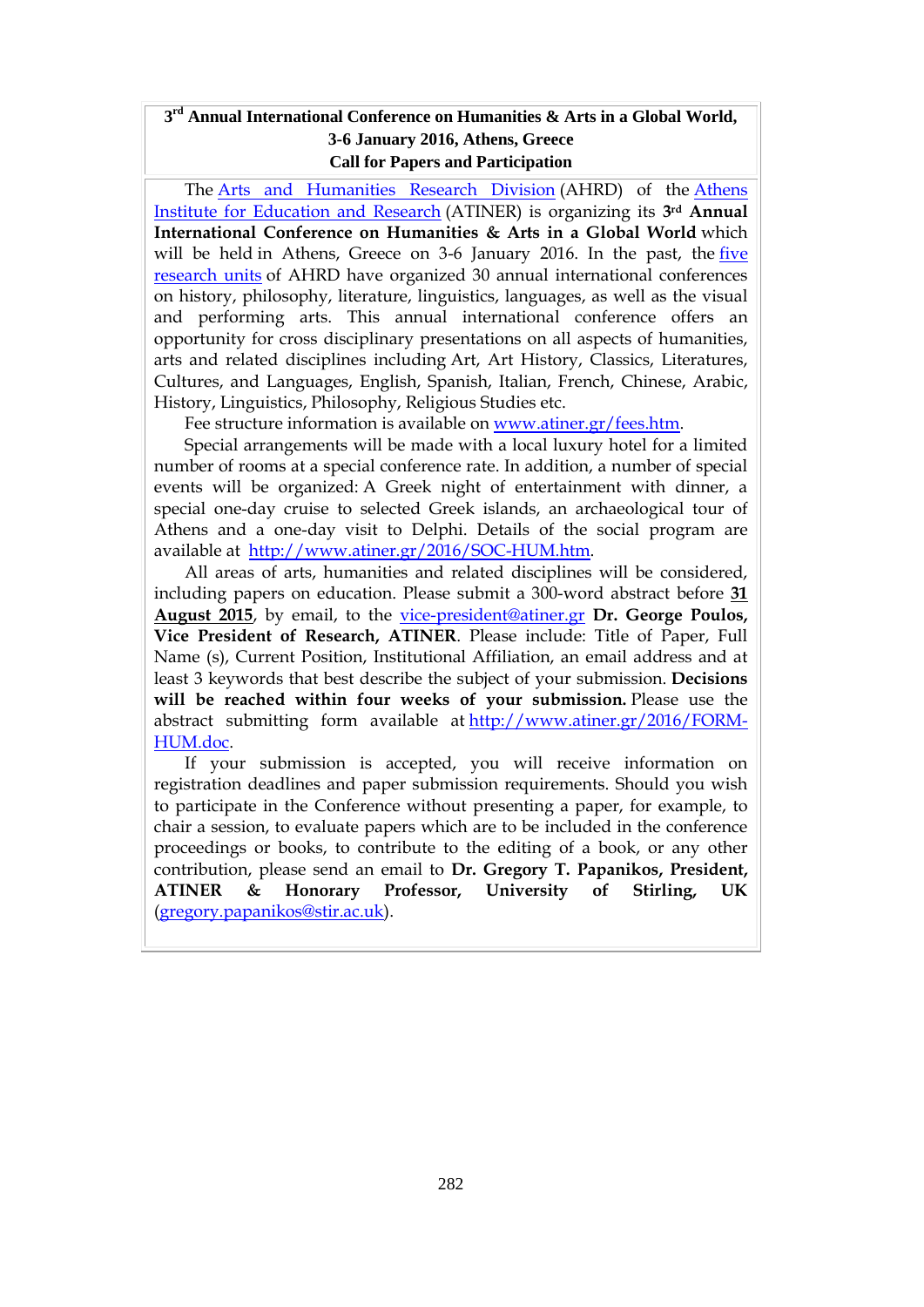# **9 th Annual International Conference on Mediterranean Studies, 21-24 March 2016, Athens, Greece Call for Papers and Participation**

The Athens Institute for Education and Research (ATINER) organizes its **9th Annual International Conference on Mediterranean Studies** which will be held in Athens, Greece on 21-24 March 2016. The conference website is: [www.atiner.gr/mediterranean.htm.](http://www.atiner.gr/mediterranean.htm)

The aim of the conference is to bring together academics and researchers from all areas of Mediterranean Studies, such as history, arts, archaeology, philosophy, culture, sociology, politics, international relations, economics, business, sports, environment and ecology, etc.

Fee structure information is available on [www.atiner.gr/fees.htm.](http://www.atiner.gr/fees.htm)

Special arrangements will be made with a local luxury hotel for a limited number of rooms at a special conference rate. In addition, a number of special events will be organized: A Greek night of entertainment with dinner, a special one-day cruise to selected Greek islands, an archaeological tour of Athens and a one-day visit to Delphi. Details of the social program are available at [http://www.atiner.gr/2016/SOC-MDT.htm.](http://www.atiner.gr/2016/SOC-MDT.htm)

Please submit an abstract (email only) to: [atiner@atiner.gr,](mailto:atiner@atiner.gr) using the abstract submission form available at [http://www.atiner.gr/2016/FORM-](http://www.atiner.gr/2016/FORM-MDT.doc)[MDT.doc](http://www.atiner.gr/2016/FORM-MDT.doc) by the **24 August 2015** to: **Dr. Gregory A. Katsas, Academic Member of ATINER and Associate Professor, The American College of Greece-Deree College, Greece.** Abstracts should include the following: Title of Paper, Full Name (s), Affiliation, Current Position, an email address, and at least 3 keywords that best describe the subject of your submission. Decisions are reached within 4 weeks.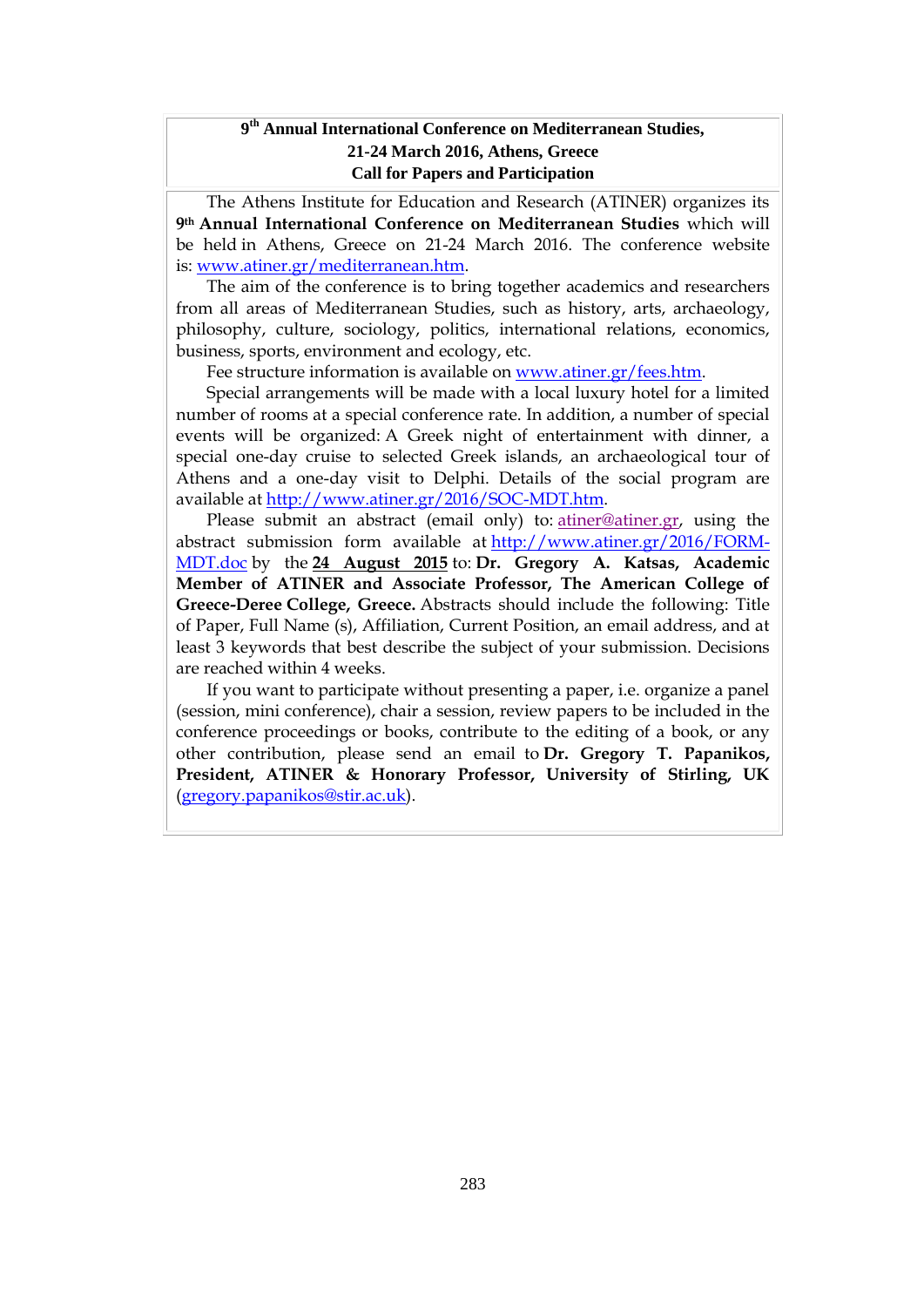# **Recent Books Published by the Research Units of the [Education Research Unit](http://www.atiner.gr/docs/EDUCATION_UNIT.htm)**

| 2013 | <b>Issues on Education and</b><br><b>Research: Volume 3</b>            | Gregory T.<br>Papanikos                      | Table of<br>Contents               | Preface and<br><b>Introduction</b> | <b>Book</b><br>Cover |
|------|------------------------------------------------------------------------|----------------------------------------------|------------------------------------|------------------------------------|----------------------|
| 2013 | <b>Physical Education</b><br>and Learning                              | Gregory T.<br>Papanikos                      | <b>Table of</b><br><b>Contents</b> | Preface and<br>Introduction        | <b>Book</b><br>Cover |
| 2012 | <b>Organizing and</b><br><b>Improving School</b><br><b>Environment</b> | <b>Stelios Orphanos</b>                      | Table of<br>Contents               | Preface and<br>Introduction        | <b>Book</b><br>Cover |
| 2012 | <b>Research on Teacher</b><br><b>Education and Training</b>            | Feyza Doyran                                 | Table of<br><b>Contents</b>        | Preface and<br>Introduction        | <b>Book</b><br>Cover |
| 2012 | <b>Education: Evaluation,</b><br><b>Reform and Policy</b>              | John E. Kesner                               | Table of<br>Contents               | Preface and<br>Introduction        | <b>Book</b><br>Cover |
| 2010 | <b>Education Policy</b>                                                | Gregory T.<br>Papanikos                      | Table of<br><b>Contents</b>        |                                    | <b>Book</b><br>Cover |
| 2010 | <b>Issues on Education and</b><br><b>Research: Volume 2</b>            | Gregory T.<br>Papanikos                      | Table of<br><b>Contents</b>        |                                    |                      |
| 2010 | <b>Problems and Prospects</b><br>in Higher Education                   | Gregory T.<br>Papanikos &<br>Nicholas Pappas | Table of<br><b>Contents</b>        |                                    |                      |
| 2010 | <b>Horizons in Education</b>                                           | Gregory T.<br>Papanikos &<br>Nicholas Pappas | Table of<br><b>Contents</b>        |                                    |                      |

# The full list of ATINER's publications is available on <http://www.atiner.gr/Publications.htm>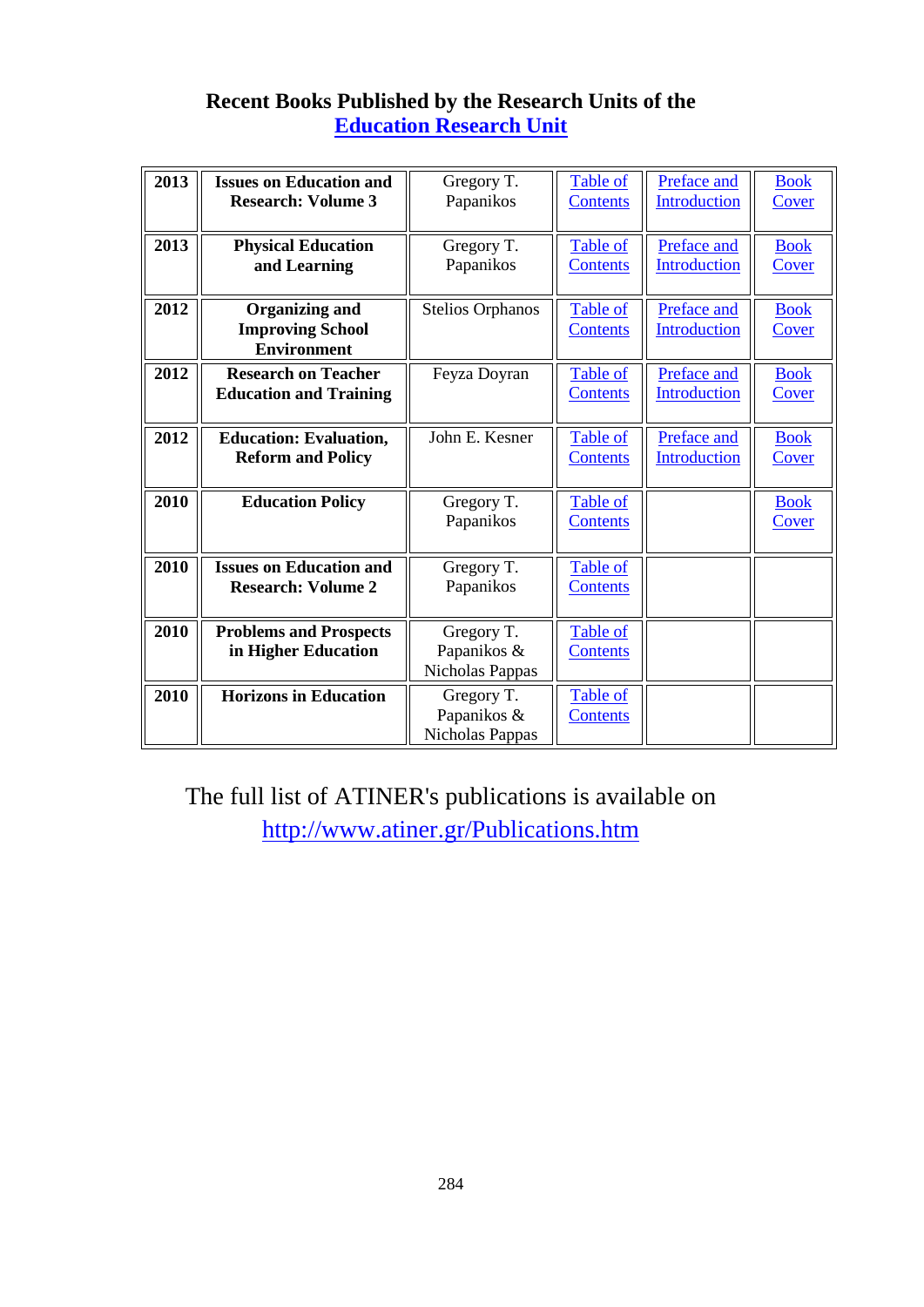The **Academic Committee** consists of (a) the Executive Committee Members (b) the Heads and Deputy Heads of the Institute's [Research Units](http://www.atiner.gr/RESEARCH-DIVISIONS.htm) (c) Academics Responsible for a Conference and (d) Distinguished Professors.

- 1. Dr. Gregory T. Papanikos, President, ATINER, Greece.
- 2. Dr. Nicholas Pappas, Vice-President of Academics, ATINER, Greece & Professor, Sam Houston University, USA.
- 3. Dr. Panagiotis Petratos, Vice President of ICT, ATINER & Associate Professor of Computer Information Systems, California State University, Stanislaus, USA.
- 4. Dr. George Poulos, Vice President of Research, ATINER & Emeritus Professor, University of South Africa, South Africa.
- 5. Dr. Chris Sakellariou, Vice President of Financial Affairs, ATINER, Greece & Associate Professor, Nanyang Technological University, Singapore.
- 6. Dr. Zoe Boutsioli, Secretary General, ATINER & Instructor, Open University of Greece.

7. Dr. Nicolas Papadopoulos, Distinguished Academic Member, ATINER & Chancellor's Professor & Professor of Marketing and International Business, Director, International Business Study Group, Eric Sprott School of Business, Carleton University, Canada.

- 8. Dr. Michael P. Malloy, Director, Business and Law Research Division, ATINER & Distinguished Professor, McGeorge School of Law, University of the Pacific, **I**ISA.
- 9. Dr. Nicholas N. Patricios, Director, Engineering & Architecture Research Division, ATINER & Professor & Dean Emeritus, School of Architecture, University of Miami, USA.
- 10. Dr. Ioannis Stivachtis, Director, Social Sciences Research Division, ATINER & Director, Int'l Studies Program Virginia Tech-Virginia Polytechnic Institute & State University, USA.
- 11. Dr. Mert Uydaci, Director, Human Development Research Division, ATINER & Professor, Marmara University, Turkey.
- 12. Dr. David Philip Wick, Director, Arts and Humanities Research Division, ATINER & Professor of History, Gordon College, USA.
- 13. Dr. Nicolas Abatzoglou, Head, Environment Research Unit, ATINER & Professor, Department of Chemical & Biotechnological Engineering, University of Sherbrook, Canada, Chair Pfizer, PAT in Pharmaceutical Engineering, Director GREEN-TPV and GRTP-C & Pwelcomes.
- 14. Dr. Vladimir Akis, Head, Mathematics & Statistics [Research Unit,](http://www.atiner.gr/docs/MATHEMATICS_UNIT.htm) ATINER & Professor of Mathematics and Computer Science, California State University, Los Angeles, USA.
- 15. Mr. Christos Anagnostopoulos, Head, Sports Research Unit, ATINER & Lecturer, Coventry University, U.K.
- 16. Dr. Stephen Andrew Arbury, Head, Visual and Performing Arts Research Unit, ATINER & Professor of Art History, Radford University, USA.
- 17. Dr. Tala Awada, Head[, Agriculture Research Unit,](http://www.atiner.gr/AGRICULTURE_UNIT.htm)  ATINER & Professor, University of Nebraska, USA.
- 18. Dr. Sharon Bolton, Head, Management Research Unit ATINER & Professor of Organizational Analysis - Director of Research, The Management School, University of Stirling, UK.
- 19. Dr. Jayoung Che, Head, History Research Unit, ATINER & Research Professor, Institute for the Mediterranean Studies, Pusan University of Foreign Studies, Republic of Korea.
- 20. Dr. Paul Contoyannis, Head, Health Research Unit, ATINER & Associate Professor, McMaster University, Canada.
- 21. Dr. David A. Frenkel, Head[, Law Research Unit,](http://www.atiner.gr/docs/LAW_UNIT.htm)  ATINER & Professor, Ben-Gurion University, Beer-Sheva, Israel.
- 22. Dr. Patricia Hanna, Head, Philosophy Research Unit, ATINER & Professor, University of Utah, USA.
- 23. Dr. Valia Kasimati, Head, Tourism Research Unit, ATINER.
- 24. Dr. Gregory A. Katsas, Head, Sociology Research Unit, ATINER & Associate Professor, The American College of Greece-Deree College, Greece.
- 25. Dr. Peter Koveos, Head[, Accounting & Finance](http://www.atiner.gr/docs/ACCOUNTING_UNIT.htm)  [Research Unit,](http://www.atiner.gr/docs/ACCOUNTING_UNIT.htm) ATINER & Professor of Finance, Syracuse University, USA.
- 26. Dr. Alexander Makedon, Head, Education Research Unit, ATINER & Professor of Philosophy of Education, Arellano University in Manila, Philippines.
- 27. Dr. Yorgo Pasadeos, Head[, Mass Media and](http://www.atiner.gr/docs/MEDIA_UNIT.htm)  [Communication Research Unit,](http://www.atiner.gr/docs/MEDIA_UNIT.htm) ATINER & Professor Emeritus, University of Alabama, USA.
- 28. Dr. Thanos Patelis, Head, Psychology Research Unit, ATINER, Senior Associate, Center for Assessment, USA & Research Scholar, Graduate School of Education, Fordham University, USA.
- 29. Dr. John Roufagalas, Head, Economics Research Unit, ATINER & Professor of Economics, Troy University, USA.
- 30. Dr. Gilda Socarras, Head, Languages & Linguistics Research Unit, ATINER & Assistant Professor, Auburn University, USA.
- 31. Dr. Theodore Trafalis, Head[, Industrial Engineering](http://www.atiner.gr/INDUSTRIAL-UNIT.htm)  [Research Unit,](http://www.atiner.gr/INDUSTRIAL-UNIT.htm) ATINER & Professor of Industrial and Systems Engineering, The University of Oklahoma, USA.
- 32. Dr. Cleopatra Veloutsou, Head[, Marketing Research](http://www.atiner.gr/docs/MARKETING_UNIT.htm)  [Unit,](http://www.atiner.gr/docs/MARKETING_UNIT.htm) ATINER & Senior Lecturer in Marketing, University of Glasgow, U.K.
- 33. Dr. Thomas Attard, Academic Member, ATINER & Associate Research Professor, Arizona State University, USA.
- 34. Dr. Vasileios Filios, Academic Member, ATINER & Associate Professor, University of Ioannina, Greece.
- 35. Dr. Constantine Georgakis, Academic Member, ATINER & Associate Professor, DePaul University, USA.
- 36. Dr. Nota Klentrou, Academic Member, ATINER & Professor, Department of Physical Education & Kinesiology, Brock University, Canada.
- 37. Dr. Maria Konstantaki, Academic Member, ATINER & Lecturer, Buckinghamshire New University, UK.
- 38. Dr. Ethel Petrou, Academic Member, ATINER & Professor and Chair, Department of Physics, Erie Community College-South, State University of New York, USA.
- 39. Dr. Andreas Toupadakis, Academic Member, ATINER & Lecturer, University of California, Davis, **I**ISA.
- 40. Dr. David M. Wood, Academic Member, [Health](http://www.atiner.gr/docs/HEALTH_UNIT.htm)  [Research Unit](http://www.atiner.gr/docs/HEALTH_UNIT.htm) and [Chemistry Research Unit,](http://www.atiner.gr/CHEMISTRY-UNIT.htm)  ATINER & Research Fellow, Institute of Pharmaceutical Sciences, King's College London, U.K.
- 41. Dr. Peter Yannopoulos, Academic Member, ATINER & Professor, Brock University, Canada.
- 42. Dr. Barbara Zagaglia, Academic Member, ATINER & Assistant Professor, Polytechnic University of Marche, Italy.